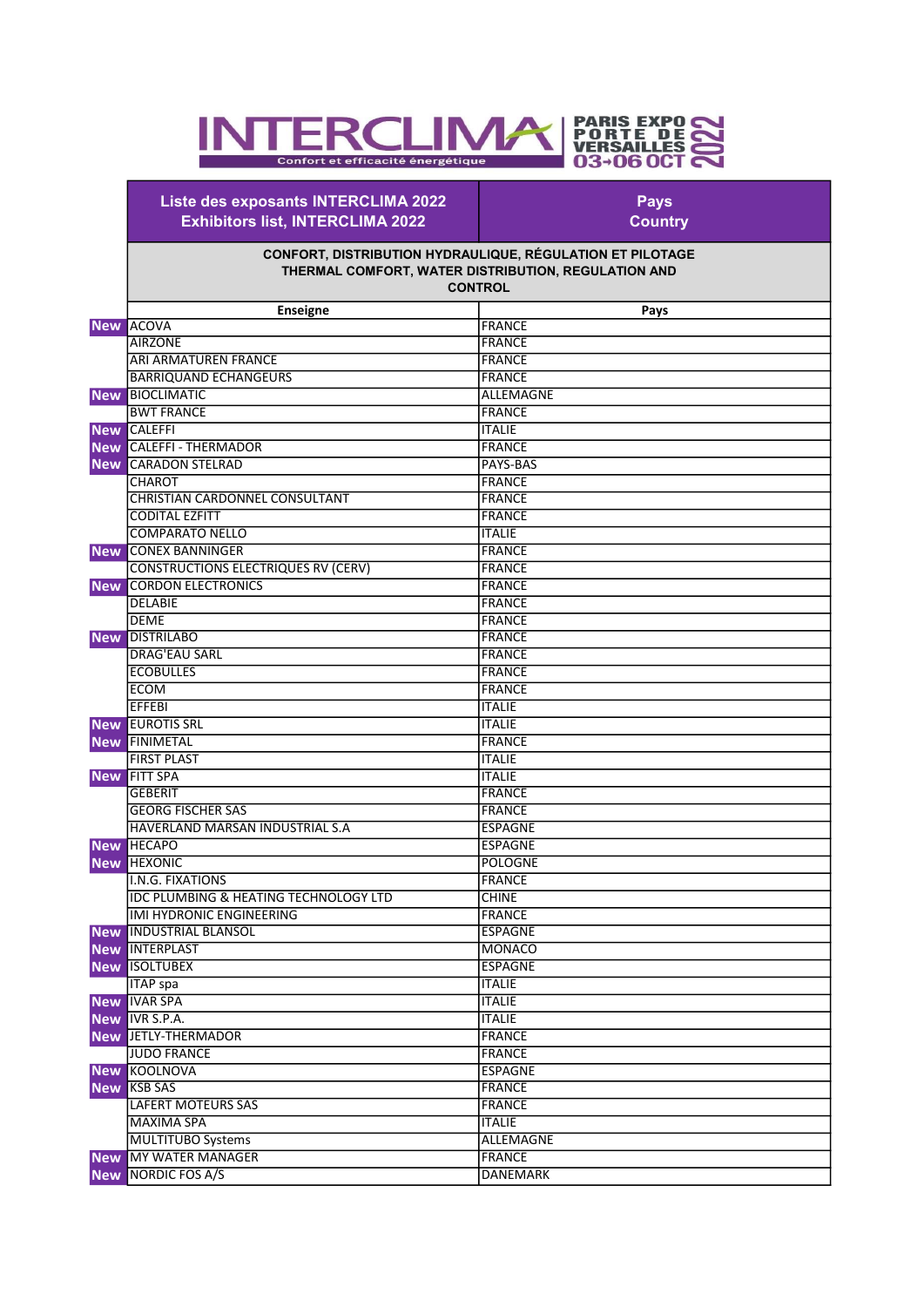

|            | Liste des exposants INTERCLIMA 2022<br><b>Exhibitors list, INTERCLIMA 2022</b> | <b>Pays</b><br><b>Country</b>                              |
|------------|--------------------------------------------------------------------------------|------------------------------------------------------------|
|            | <b>New PB TUB</b>                                                              | <b>FRANCE</b>                                              |
|            | <b>New PHNIX</b>                                                               | <b>CHINE</b>                                               |
|            | <b>POLAR FRANCE</b>                                                            | <b>FRANCE</b>                                              |
|            | <b>PRESTO</b>                                                                  | <b>FRANCE</b>                                              |
|            | RACCORDERIE METALLICHE SPA                                                     | <b>ITALIE</b>                                              |
|            | <b>REFLEX WINKELMANN</b>                                                       | <b>FRANCE</b>                                              |
|            | <b>New RESIDEO</b>                                                             | <b>FRANCE</b>                                              |
|            | <b>New RUBINETTERIE BRESCIANE</b>                                              | <b>ITALIE</b>                                              |
|            | <b>SAMSON</b>                                                                  | <b>FRANCE</b>                                              |
|            | New SFERACO                                                                    | <b>FRANCE</b>                                              |
|            | <b>SWEP INTERNATIONAL</b>                                                      | <b>SUEDE</b>                                               |
|            | <b>TESTO</b>                                                                   | <b>FRANCE</b>                                              |
| <b>New</b> | Tracpipe                                                                       | ROYAUME-UNI                                                |
|            | <b>VICTAULIC</b>                                                               | <b>BELGIQUE</b>                                            |
| <b>New</b> | <b>VIGILIA IOT SERVICES</b>                                                    | <b>FRANCE</b>                                              |
|            | New VIR-VALVOINDUSTRIA                                                         | <b>ITALIE</b>                                              |
|            | New WAETAS WARMETAUSCHER SACHSEN GMBH                                          | <b>ALLEMAGNE</b>                                           |
|            | <b>WAVIN France</b>                                                            | <b>FRANCE</b>                                              |
|            |                                                                                | <b>ENERGÉTICIENS, FINANCEMENTS DE TRAVAUX</b>              |
|            | <b>ENERGY COMPANIES, WORK FINANCING</b>                                        |                                                            |
|            | <b>AIDEE</b>                                                                   | <b>FRANCE</b>                                              |
|            | <b>GRDF</b>                                                                    | <b>FRANCE</b>                                              |
|            |                                                                                | <b>ENERGIES RENOUVELABLES</b><br><b>RENEWABLE ENERGIES</b> |
|            | <b>New ABORA ENERGY SL</b>                                                     | <b>ESPAGNE</b>                                             |
| <b>New</b> | <b>BIOMASSTERRE</b>                                                            | <b>FRANCE</b>                                              |
|            | <b>BLAZE HARMONY SRO</b>                                                       | <b>REPUBLIQUE TCHEQUE</b>                                  |
| <b>New</b> | <b>COMPTER</b>                                                                 | <b>FRANCE</b>                                              |
|            | <b>DAIKIN</b>                                                                  | <b>FRANCE</b>                                              |
|            | DE DIETRICH - BDR Thermea France                                               | <b>FRANCE</b>                                              |
|            | <b>DIMAS SA</b>                                                                | <b>GRECE</b>                                               |
|            | <b>New EQUIUM</b>                                                              | <b>FRANCE</b>                                              |
|            | <b>Froling France</b>                                                          | <b>FRANCE</b>                                              |
|            | <b>New GENERAL FRANCE</b>                                                      | <b>FRANCE</b>                                              |
|            | <b>HARGASSNER FRANCE SAS</b>                                                   | <b>FRANCE</b>                                              |
|            | <b>HERZ ENERGIETECHNIK</b>                                                     | <b>AUTRICHE</b>                                            |
|            | <b>HS FRANCE</b>                                                               | <b>FRANCE</b>                                              |
|            | New Inovalp                                                                    | <b>FRANCE</b>                                              |
|            | <b>New LAUDEVCO</b>                                                            | <b>FRANCE</b>                                              |
|            | <b>MASTER-THERM HEAT PUMPS</b>                                                 | <b>REPUBLIQUE TCHEQUE</b>                                  |
| <b>New</b> | <b>MAZDA</b>                                                                   | <b>FRANCE</b>                                              |
|            | ÖkoFEN, chaudières à granulés                                                  | <b>FRANCE</b>                                              |
|            | <b>PERGE Chaudières</b>                                                        | <b>FRANCE</b>                                              |
|            | <b>SAELEN ENERGIE</b>                                                          | <b>FRANCE</b>                                              |
|            | <b>New SELF CLIMAT</b>                                                         | <b>FRANCE</b>                                              |
|            | SOLIMPEKS SOLAR CORP.                                                          | <b>TURQUIE</b>                                             |
|            | <b>STRATOCLAIR</b>                                                             | <b>FRANCE</b>                                              |
|            | <b>SYRIUS SOLAR</b>                                                            | <b>FRANCE</b>                                              |
|            | <b>New TECNOSYSTEMI SPA</b>                                                    | <b>ITALIE</b>                                              |
|            | <b>New THERMOFLUX</b>                                                          | <b>FRANCE</b>                                              |
|            | <b>THERMOLAB</b>                                                               | <b>FRANCE</b>                                              |
| <b>New</b> | <b>TWL-TECHNOLOGIE GMBH</b>                                                    | ALLEMAGNE                                                  |
|            | <b>UNGARO SRL</b>                                                              | <b>ITALIE</b>                                              |
|            | <b>WINDHAGER Zentralheizung GmbH</b>                                           | <b>AUTRICHE</b>                                            |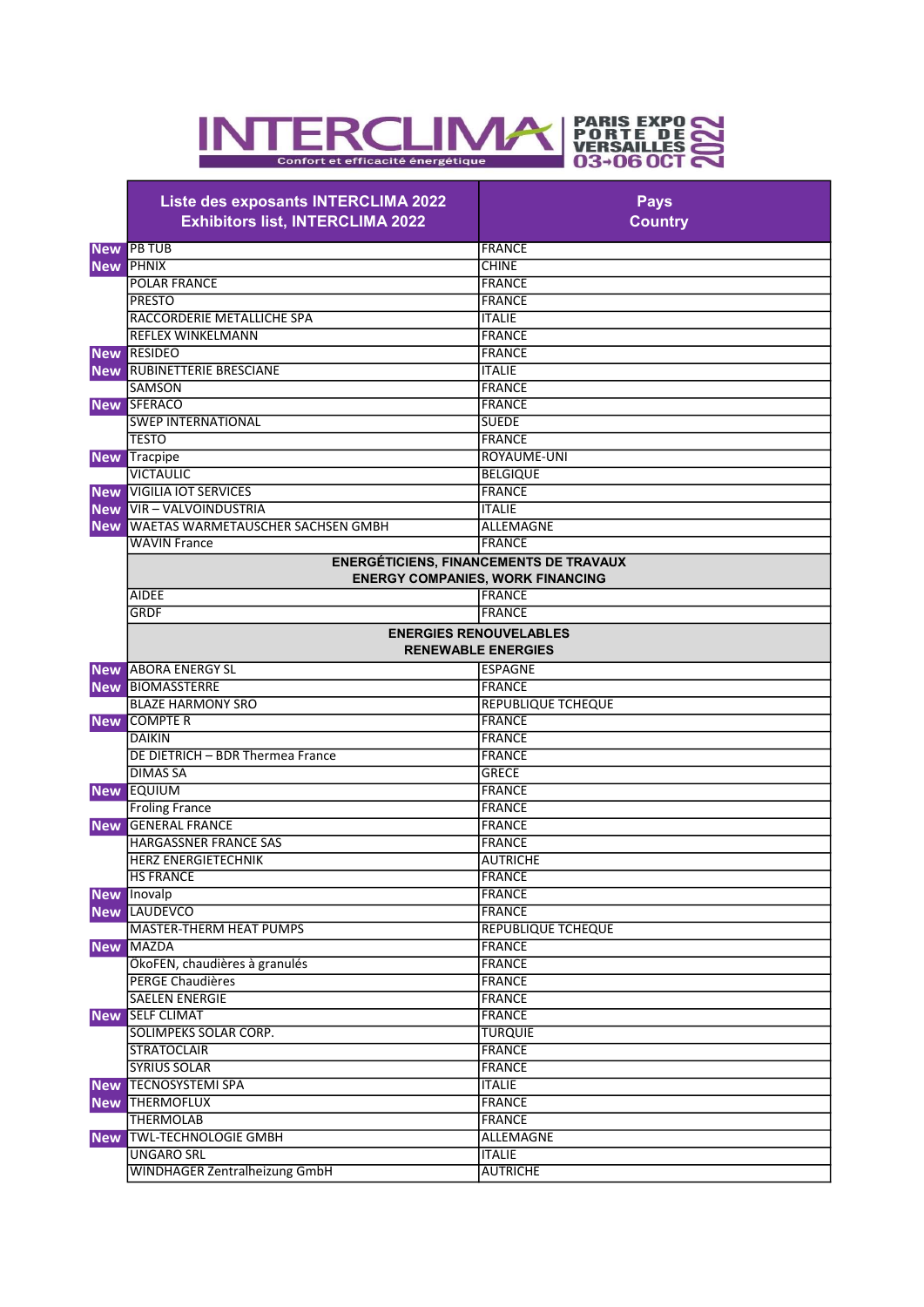## **PARIS EXPO<br>PORTE DE<br>VERSAILLES<br>03-06 OCT** IN **ERCLIMA** Ě Confort et efficacité énergétique

Liste des exposants INTERCLIMA 2022 Exhibitors list, INTERCLIMA 2022

Pays **Country**  П

## GÉNÉRATEURS ET SYSTÈMES DE PRODUCTION D'EAU CHAUDE OU D'EAU FROIDE GENERATORS, HOT AND COLD WATER PRODUCTION SYSTEMS

|            | <b>ACV</b>                                           | <b>FRANCE</b>    |
|------------|------------------------------------------------------|------------------|
|            | <b>ADEY INNOVATION SAS</b>                           | <b>FRANCE</b>    |
|            | <b>AERMEC SPA</b>                                    | <b>ITALIE</b>    |
|            | <b>New AIRWELL</b>                                   | FRANCE           |
|            | <b>New AJ TECH ARKTEOS</b>                           | <b>FRANCE</b>    |
|            | <b>ANTARGAZ</b>                                      | <b>FRANCE</b>    |
|            | <b>AQUATECHNIK GROUP SPA</b>                         | <b>ITALIE</b>    |
|            | <b>New ARISTON</b>                                   | FRANCE           |
|            | <b>ATLANTIC</b>                                      | <b>FRANCE</b>    |
|            | Atlantic Système collectif et tertiaire              | FRANCE           |
| <b>New</b> | AXENERGIE                                            | <b>FRANCE</b>    |
| <b>New</b> | <b>BACKER HTF</b>                                    | FRANCE           |
|            | <b>BAELZ</b>                                         | <b>FRANCE</b>    |
|            | <b>BOAGAZ</b>                                        | <b>AUTRICHE</b>  |
|            | <b>BOHL GMBH</b>                                     | <b>ALLEMAGNE</b> |
|            | <b>New BOSCH FRANCE</b>                              | FRANCE           |
|            | <b>New BUILDER</b>                                   | <b>FRANCE</b>    |
|            | <b>New BURGERHOUT</b>                                | <b>PAYS-BAS</b>  |
|            | <b>New BURGERHOUT</b>                                | PAYS-BAS         |
|            | <b>CARRIER France</b>                                | <b>FRANCE</b>    |
| <b>New</b> | CHAPPÉE - BDR Thermea France                         | FRANCE           |
|            | <b>CHUCHU DECAYEUX</b>                               | FRANCE           |
|            | <b>CIMM</b>                                          | <b>ITALIE</b>    |
|            | <b>CLAGE GMBH</b>                                    | <b>FRANCE</b>    |
|            | <b>CLESSE</b>                                        | <b>FRANCE</b>    |
| <b>New</b> | <b>CLIMATECH INTERNATIONAL SA</b>                    | <b>BELGIQUE</b>  |
|            | <b>CLIVET ITALIA</b>                                 | <b>ITALIE</b>    |
|            | <b>COLLARD ET TROLART</b>                            | <b>FRANCE</b>    |
|            | <b>CORDIVARI</b>                                     | <b>ITALIE</b>    |
|            | <b>CTC</b>                                           | FRANCE           |
| <b>New</b> | DBK DAVID UND BAADER DBK GMBH                        | <b>ALLEMAGNE</b> |
|            | <b>DECOCLIM</b>                                      | <b>FRANCE</b>    |
|            | DEW DOBELN ELEKTROWARME GMBH                         | ALLEMAGNE        |
|            | <b>DOMUSA TEKNIK</b>                                 | <b>ESPAGNE</b>   |
|            | eid                                                  | <b>FRANCE</b>    |
|            | <b>New ELM LEBLANC</b>                               | <b>FRANCE</b>    |
| <b>New</b> | <b>ERRECOM SRL</b>                                   | <b>ITALIE</b>    |
|            | <b>FACO SPA</b>                                      | <b>ITALIE</b>    |
|            | New FOSHAN SHUNDE JNOD ELECTRICAL APPLIANCE CO., LTD | <b>CHINE</b>     |
|            | <b>New FRAMACOLD</b>                                 | FRANCE           |
|            | <b>FRISQUET</b>                                      | FRANCE           |
|            | FRISQUET - ESPACE INNOVATION & PERFORMANCE           | <b>FRANCE</b>    |
|            | New GASSERO ISI TEKNOLOJILERI SAN. LTD.              | <b>TURQUIE</b>   |
|            | <b>GRANT FRANCE SAS</b>                              |                  |
|            |                                                      | <b>FRANCE</b>    |
|            | <b>GREE FRANCE SAS</b>                               | <b>FRANCE</b>    |
|            | <b>New HERMANOS JULIAN M</b>                         | <b>ESPAGNE</b>   |
|            | New INDUSTRIAS IBAIONDO, S.A.                        | <b>ESPAGNE</b>   |
| <b>New</b> | <b>INDUSTRILAS FRANCE</b>                            | FRANCE           |
|            | JOHNSON CONTROLS HITACHI AIR CONDITIONING EUROPE     | FRANCE           |
|            | <b>New JONCOUX</b>                                   | <b>FRANCE</b>    |
| <b>New</b> | <b>KAMPMANN</b>                                      | ALLEMAGNE        |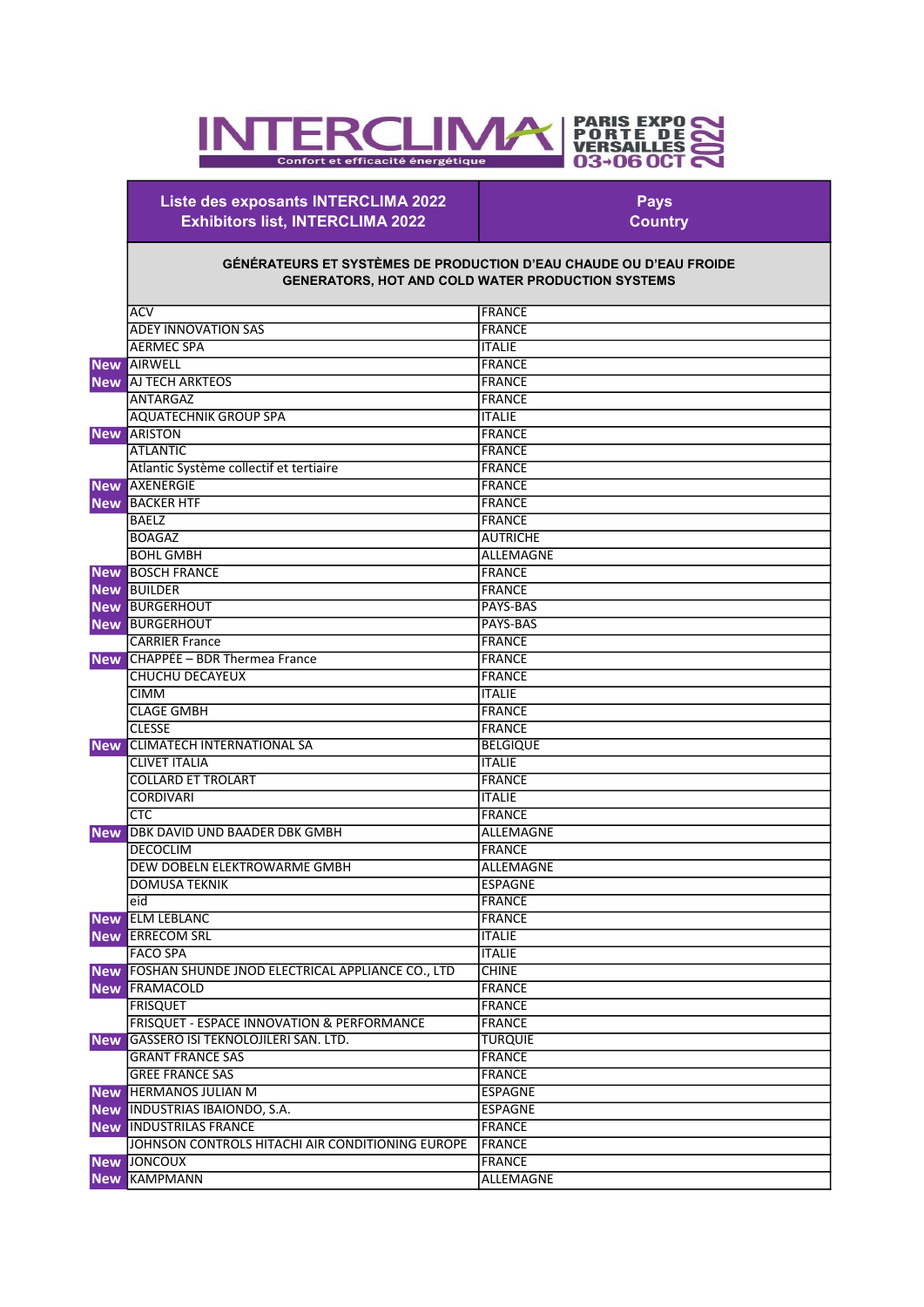

| Liste des exposants INTERCLIMA 2022<br><b>Exhibitors list, INTERCLIMA 2022</b> | <b>Pays</b><br><b>Country</b>                          |
|--------------------------------------------------------------------------------|--------------------------------------------------------|
| <b>KLIMAGIEL</b>                                                               | <b>ITALIE</b>                                          |
| <b>New KLIMA RODACLIM</b>                                                      | <b>FRANCE</b>                                          |
| <b>LG Electronics</b>                                                          | <b>FRANCE</b>                                          |
| <b>LTB</b>                                                                     | <b>FRANCE</b>                                          |
| MADEL AIR TECHNICAL DIFFUSION                                                  | <b>ESPAGNE</b>                                         |
| MIDEA FRANCE<br><b>New</b>                                                     | <b>FRANCE</b>                                          |
| MRU MESSGERATE FUR RAUCHGASE GMBH                                              | <b>ALLEMAGNE</b>                                       |
| <b>MTA</b>                                                                     | <b>FRANCE</b>                                          |
| <b>OLIMPIA SPLENDID</b><br><b>New</b>                                          | <b>FRANCE</b>                                          |
| <b>PANASONIC</b>                                                               | <b>FRANCE</b>                                          |
| PHENOMEN<br><b>New</b>                                                         | FRANCE                                                 |
| <b>New POUJOULAT</b>                                                           |                                                        |
|                                                                                | <b>FRANCE</b>                                          |
| <b>New PROGALVA ENERGIES</b>                                                   | <b>FRANCE</b>                                          |
| REV'O<br><b>New</b>                                                            | <b>FRANCE</b>                                          |
| <b>SAKKARAH</b>                                                                | <b>FRANCE</b>                                          |
| <b>SAMSUNG ELECTRONICS FRANCE</b>                                              | PAYS-BAS                                               |
| <b>SAUERMANN</b>                                                               | <b>FRANCE</b>                                          |
| <b>SAUNIER DUVAL</b><br><b>New</b>                                             | <b>FRANCE</b>                                          |
| <b>SFA</b>                                                                     | <b>FRANCE</b>                                          |
| <b>TEKNO POINT ITALIA SRL</b>                                                  | <b>ITALIE</b>                                          |
| <b>TEN TECHNAFLON</b>                                                          | <b>FRANCE</b>                                          |
| <b>New TERRIS ENERGY</b>                                                       | FRANCE                                                 |
| <b>New THERMOR</b>                                                             | FRANCE                                                 |
| <b>TOSHIBA</b>                                                                 | <b>FRANCE</b>                                          |
| <b>TRIANON ECHANGEUR</b>                                                       | <b>FRANCE</b>                                          |
| <b>UBBINK FRANCE</b>                                                           | <b>FRANCE</b>                                          |
| VAILLANT                                                                       | <b>FRANCE</b>                                          |
| <b>VAILLANT GROUP</b>                                                          | <b>FRANCE</b>                                          |
| <b>VIESSMANN FRANCE SAS</b><br><b>New</b>                                      | FRANCE                                                 |
| <b>WEISHAUPT</b>                                                               | <b>FRANCE</b>                                          |
| <b>New WENTA HEAT TECHNOLOGIES</b>                                             | <b>TURQUIE</b>                                         |
| YACK SAS<br><b>New</b>                                                         | FRANCE                                                 |
| <b>ZAEGEL HELD</b>                                                             |                                                        |
| <b>New</b>                                                                     | FRANCE                                                 |
| <b>ZOPPAS INDUSTRIES FRANCE</b>                                                | <b>FRANCE</b>                                          |
|                                                                                | <b>OUTILS ET SERVICES</b><br><b>TOOLS AND SERVICES</b> |
| AFPAC (ASSOCIATION FRANCAISE POUR LES POMPES A                                 | FRANCE                                                 |
| <b>New AIRTEC SUPPLY</b>                                                       | FRANCE                                                 |
| <b>ATITA SASu</b>                                                              | <b>FRANCE</b>                                          |
| <b>CBM</b>                                                                     | FRANCE                                                 |
| <b>CCCME</b>                                                                   | <b>CHINE</b>                                           |
| <b>CETIAT</b>                                                                  | <b>FRANCE</b>                                          |
| EUROVENT CERTITA CERTIFICATION                                                 | <b>FRANCE</b>                                          |
| <b>New FAUCONNET INGENIERIE</b>                                                | <b>FRANCE</b>                                          |
| <b>GAZOLEEN</b>                                                                | <b>FRANCE</b>                                          |
|                                                                                |                                                        |
| New HEROSYSTEME                                                                | <b>FRANCE</b>                                          |
| IMS (INTER MANUTENTION SYSTEME)                                                | <b>FRANCE</b>                                          |
| <b>INFOVAB LOGICIELS</b>                                                       | <b>FRANCE</b>                                          |
| <b>New LEARNMEUP</b>                                                           | <b>FRANCE</b>                                          |
| <b>LOGICIELS PERRENOUD</b>                                                     | <b>FRANCE</b>                                          |
| <b>MAISON ET ENERGIE</b>                                                       | <b>FRANCE</b>                                          |
| <b>QUALIT'ENR</b>                                                              | <b>FRANCE</b>                                          |
| <b>S+S REGELTECHNIK GMBH</b>                                                   | ALLEMAGNE                                              |
| <b>New SYNASAV</b>                                                             | FRANCE                                                 |